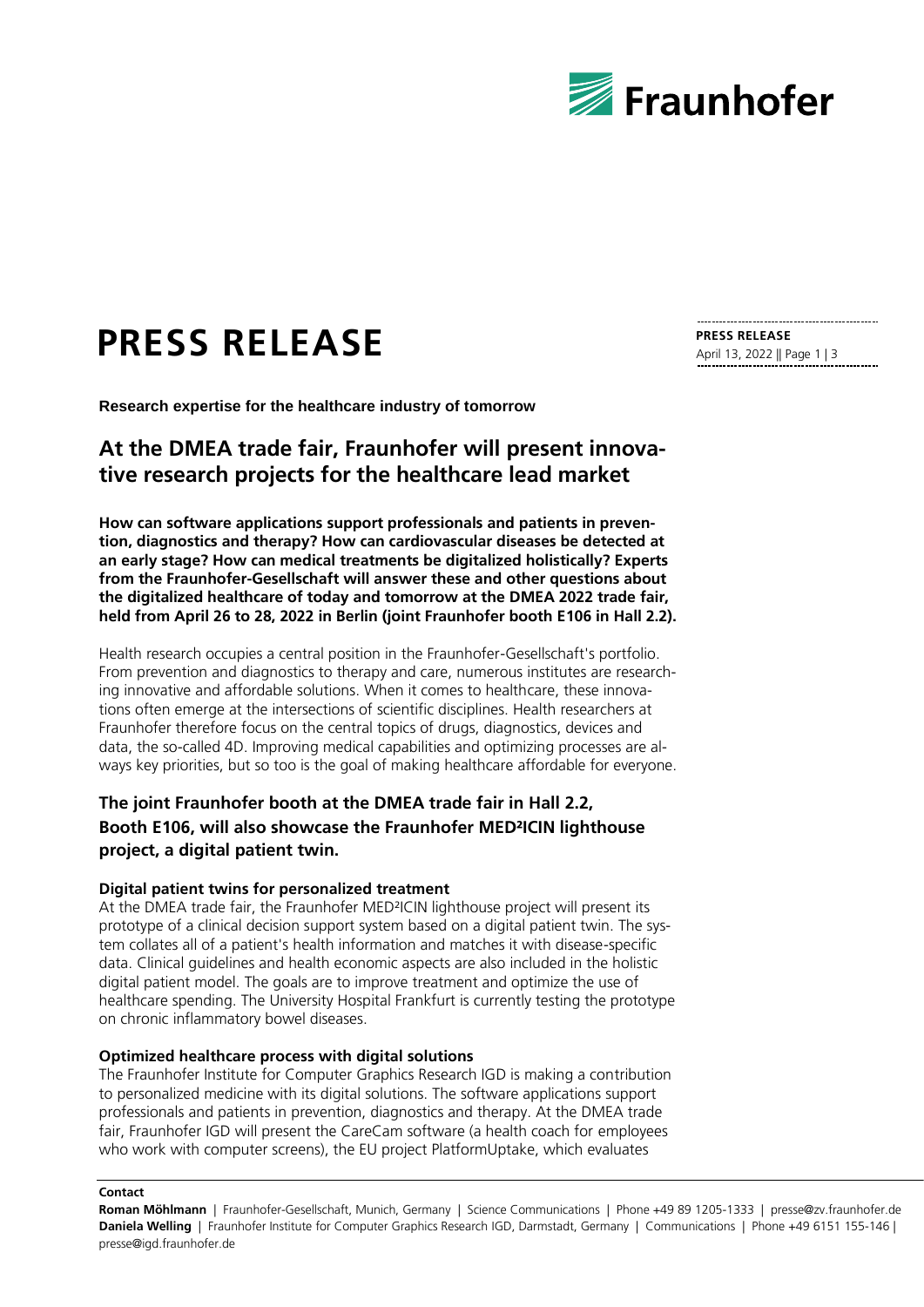

open platform solutions for care facilities, and software solutions for analyzing medical image data. The Guardio® app, which transforms heart movements into an ECG when the smartphone is placed on the patient's chest, will also be showcased.

#### **Tomorrow's digital healthcare**

The Fraunhofer Institute for Integrated Circuits IIS has developed a management system for monocenter and multicenter clinical studies, called DPM.research. The system enables a smooth, automated exchange among all those involved in the study while at the same time effectively evaluating the study objectives and measures. With an app and various wearables, such as CardioTEXTIL for medical-grade arrhythmia monitoring, the data is measured directly on the patient in real time, in clinical and home environments, while adhering to privacy requirements.

#### **Reliable ECG remote diagnosis from the living room**

The Fraunhofer Cluster of Excellence Cognitive Internet Technologies CCIT will present a secure, wirelessly connected medical sensor application in the MEDISEC project: CardioTEXTIL, a textile carrier system with integrated sensor technology, enables early detection of cardiovascular diseases using a 3-channel ECG. Tamper-proof sensor electronics, IoT security protocols and state-of-the-art encryption methods ensure that information is processed in a privacy-compliant manner.

#### **Digitalization of clinical treatment pathways**

Treatment pathways can be holistically digitalized by linking clinical information systems with novel measurement technology and robotic handling systems. Emphasis is placed on the operating room, patient admission and their medical history. The Fraunhofer Institute for Manufacturing Engineering and Automation IPA will present the topic using the example of the ProM²etheus process management system. The system is being developed for comprehensive control when treating oligometastatic cancer patients at the M²OLIE research campus.

#### **Reliably connected medical technology**

When it comes to our health, it is essential that we can rely on technology. Researchers at the Fraunhofer Institute for Production Systems and Design Technology IPK are creating information technology solutions for medical technology so that devices and systems can communicate with each other end-to-end and be used seamlessly. This benefits medical staff, device manufacturers and ultimately patients. At the DMEA trade fair, experts will show how they develop and integrate connected architectures.

#### **Managing the growing complexity of medicine**

The Fraunhofer Institute for Digital Medicine MEVIS aims to make the growing complexity of medicine manageable. At the DMEA trade fair, Fraunhofer MEVIS researchers will present solutions for multicenter research and development projects based on medical image data. SATORI integrates data curation, training and application of AI models with intuitive, customized workflows and visualization. Together with industry,

**PRESS RELEASE** April 13, 2022 || Page 2 | 3